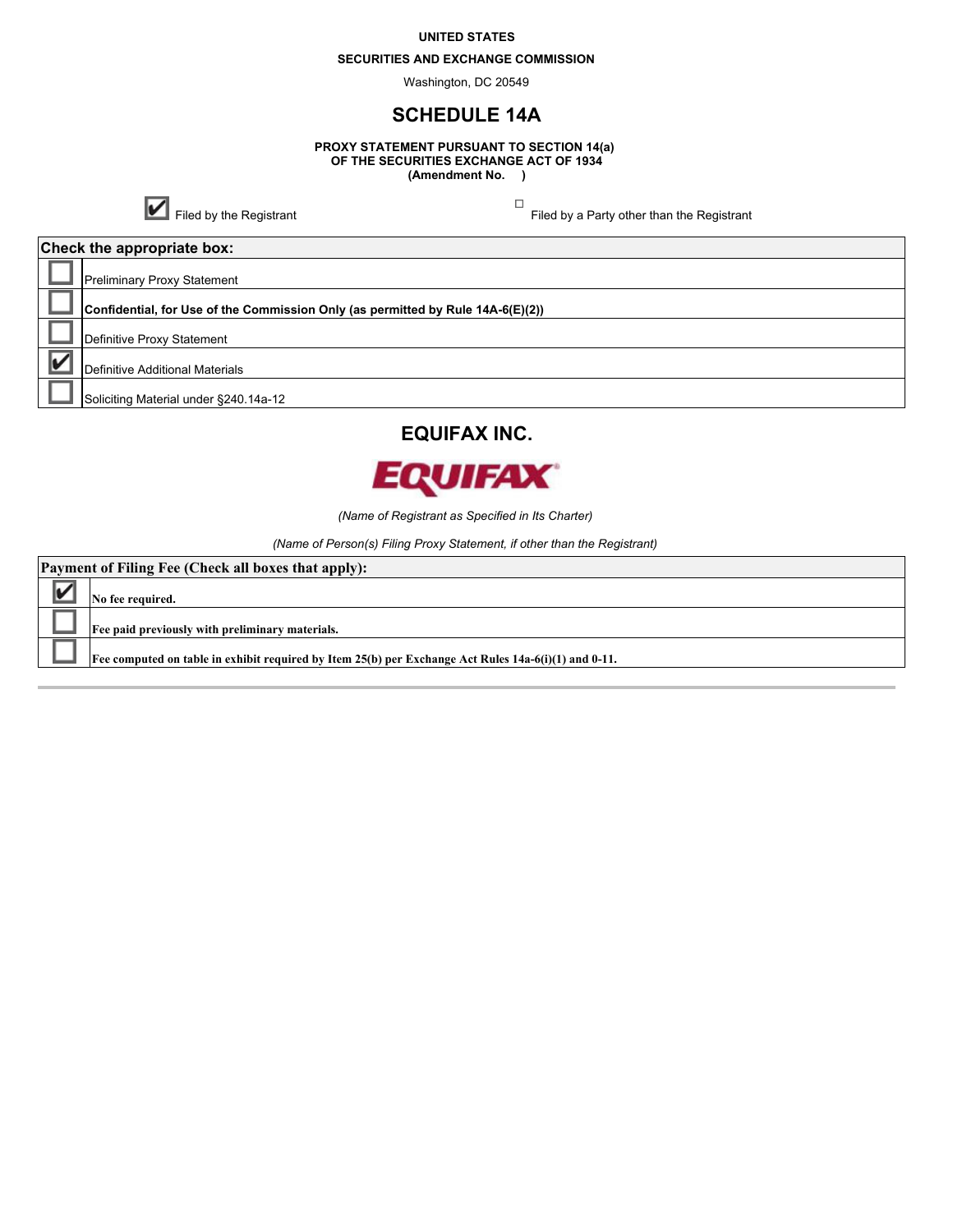# Your **Vote** Counts!

#### **EQUIFAX INC.**

2022 Annual Meeting of Shareholders Vote by May 4, 2022 11:59 PM ET. For shares held in a Plan, vote by May 3, 2022 11:59 PM ET.



1550 PEACHTREE STREET, N.W. ATLANTA, GEORGIA 30309

EQUIFAX

D71053-P68934-Z82014

#### You invested in EQUIFAX INC. and it's time to vote!

You have the right to vote on proposals being presented at the Annual Meeting. This is an important notice regarding the availability of proxy material for **the Annual Meeting to be held on May 5, 2022.**

### Get informed before you vote

View the Notice and Proxy Statement and Annual Report online OR you can receive a free paper or email copy of the material(s) by requesting prior to April 21, 2022. If you would like to request a copy of the material(s) for this and/or future shareholder meetings, you may (1) visit www.ProxyVote.com, (2) call 1-800-579- 1639 or (3) send an email to sendmaterial@proxyvote.com. If sending an email, please include your control number (indicated below) in the subject line. Unless requested, you will not otherwise receive a paper or email copy.



\* Please check the meeting materials for any special requirements for meeting attendance. If you are attending the meeting in person, you will need to request a ballot to vote these shares.